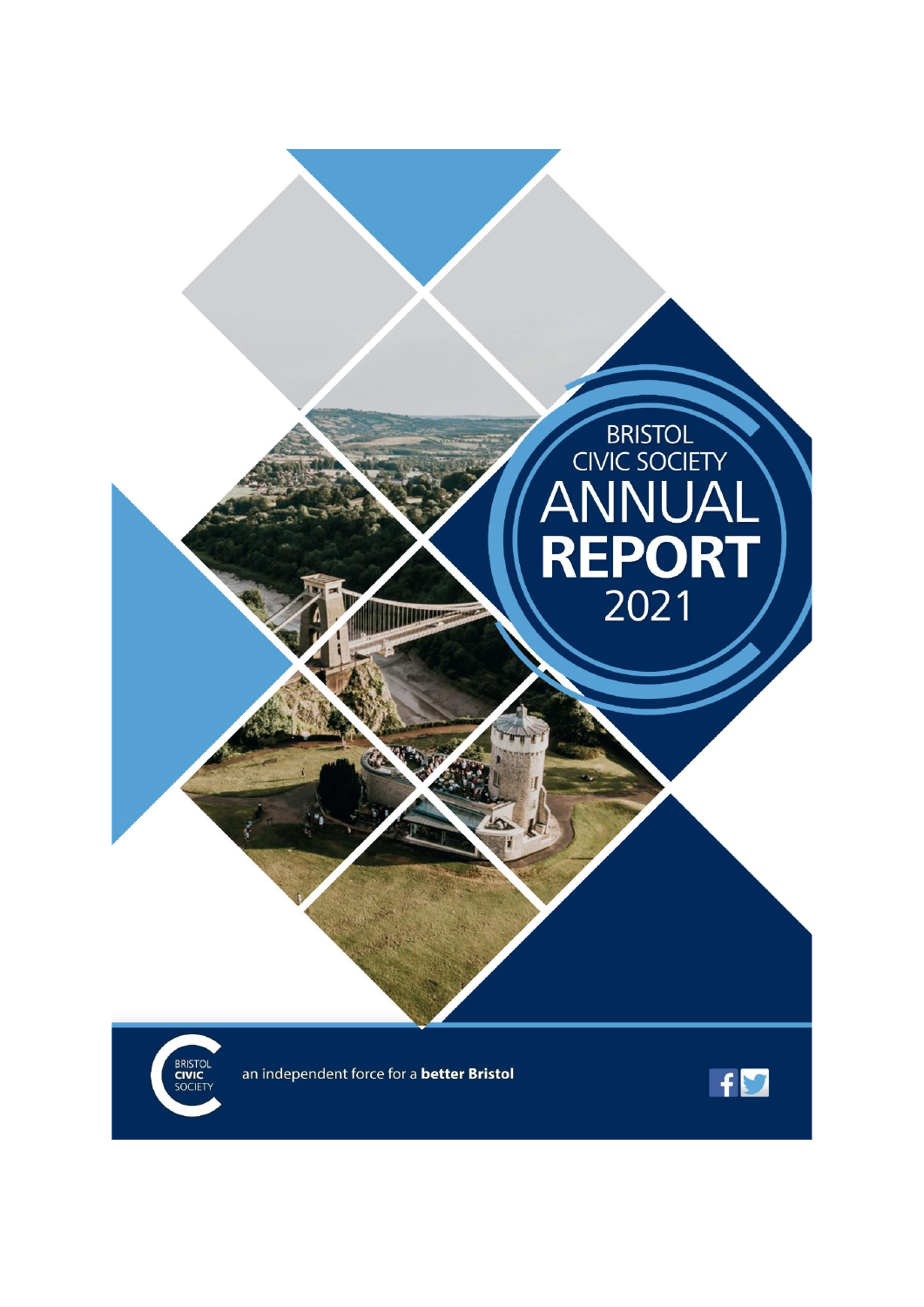# **Bristol Civic Society Annual Report 2021**

#### **What is the Civic Society for?**

Our charitable objectives are clear: the Society shall promote and encourage the following objects, by charitable means but not otherwise:

- a. To stimulate public interest in, and care for, the beauty, history, character and future of the City of Bristol and its surroundings.
- b. To encourage high standards of architecture and town planning; the preservation of the best of the remaining features of the historic past of Bristol and its surroundings as well as the best of the existing features of public amenity and interest; the incorporation and blending of such features in present and future developments; the improvement of existing and the creation of new features of public amenity and interest.
- c. To pursue these ends by means of meetings, exhibitions, lectures, publications, other forms of instruction and schemes of a charitable nature.

Within this broad canvas we do what members want us to do. We are all volunteers, and we tend to do what interests and energises us.

### **The Challenges of 2021**

The Society rose to the challenge posed by the pandemic with a stellar events programme. *Better Bristol* was also highly regarded – as always! And we continued with our regular electronic communications and excellent website.

We were very active in influencing major developments - nearly 50 proposals.

Our membership is increasing and finances are stable.

Thanks to all who support BCS through membership. And all who are active in the Society.

We are always keen to welcome new members in all our activities. And to welcome new ideas/proposals for action, especially if they come with willing volunteers!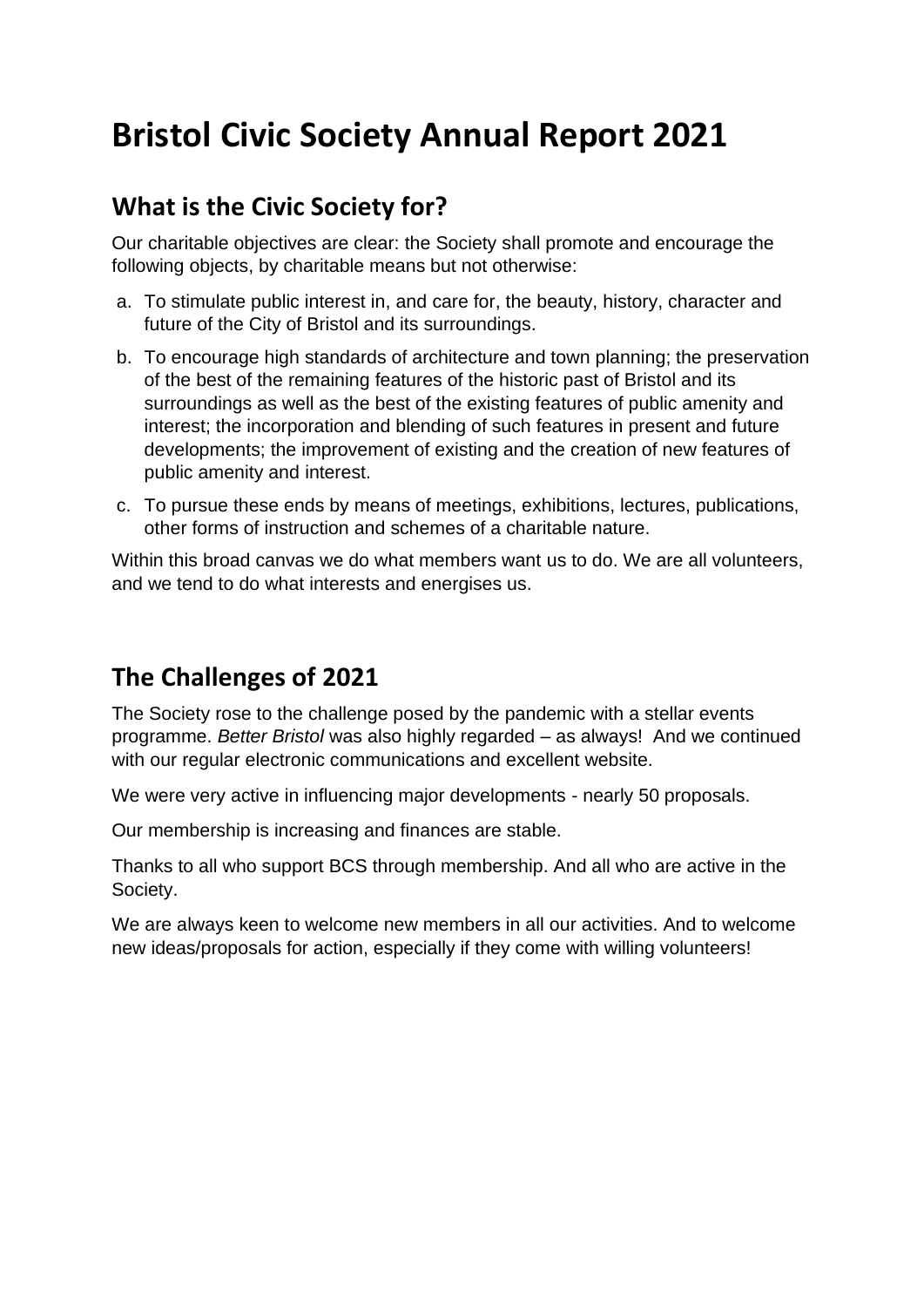## **Membership**

Our membership has steadily risen, perhaps driven by the quality of our events programme during the past two years. We have just reached 600 members.

|                                   | Jan  | Jan  | Jan  |
|-----------------------------------|------|------|------|
|                                   | 2020 | 2021 | 2022 |
| (1) All memberships - Active      | 461  | 480  | 541  |
| (2) Joint Second members - Active | 28   | 31   | 38   |
| (3) Joint membership - Active     | 102  | 105  | 106  |
| Total membership (1-2+3)          | 535  | 554  | 609  |

## **Major Sites Group (MSG)**

The Society only gets involved with 'majors', defined as more than 10 houses/over 1000 m<sup>2</sup>. We set up the MSG in 2008.

MSG met 12 times in 2021. The Group has 12 regular members, with a range of backgrounds - actuary, teacher, town planners, engineer …

We meet with developers and consultants. Often online and always visit sites. We see planning applications and pre-application proposals, sometimes on a confidential basis. Very good system in Bristol.

We make comments, challenge proposals, suggest improvements. A lot of work. Do we make a difference? How do we measure success?

In 2021 we looked at 49 major proposals.

Long running involvement with St Mary Le Port. Initially supportive of redevelopment but have concerns regarding height. Early in 2022, following its approval by Bristol City Council Planning Committee, we requested 'call in' by the Secretary of State.

We now have the saga of Waterfront Place. Not at all happy with this proposal, a current planning application.

We report on our work on our website, which is a great source of up to date information about developments in Bristol.

### **Transport and Place-making Group (TPG)**

2021 was the first year of TPG's operation, after some years' gap without a transport group.

Met 9 times in 2021, 10 regular members, range of backgrounds – law academic, senior civil servants, engineer, council officer, surveyor… A mix of interests across the world of transport and place-making.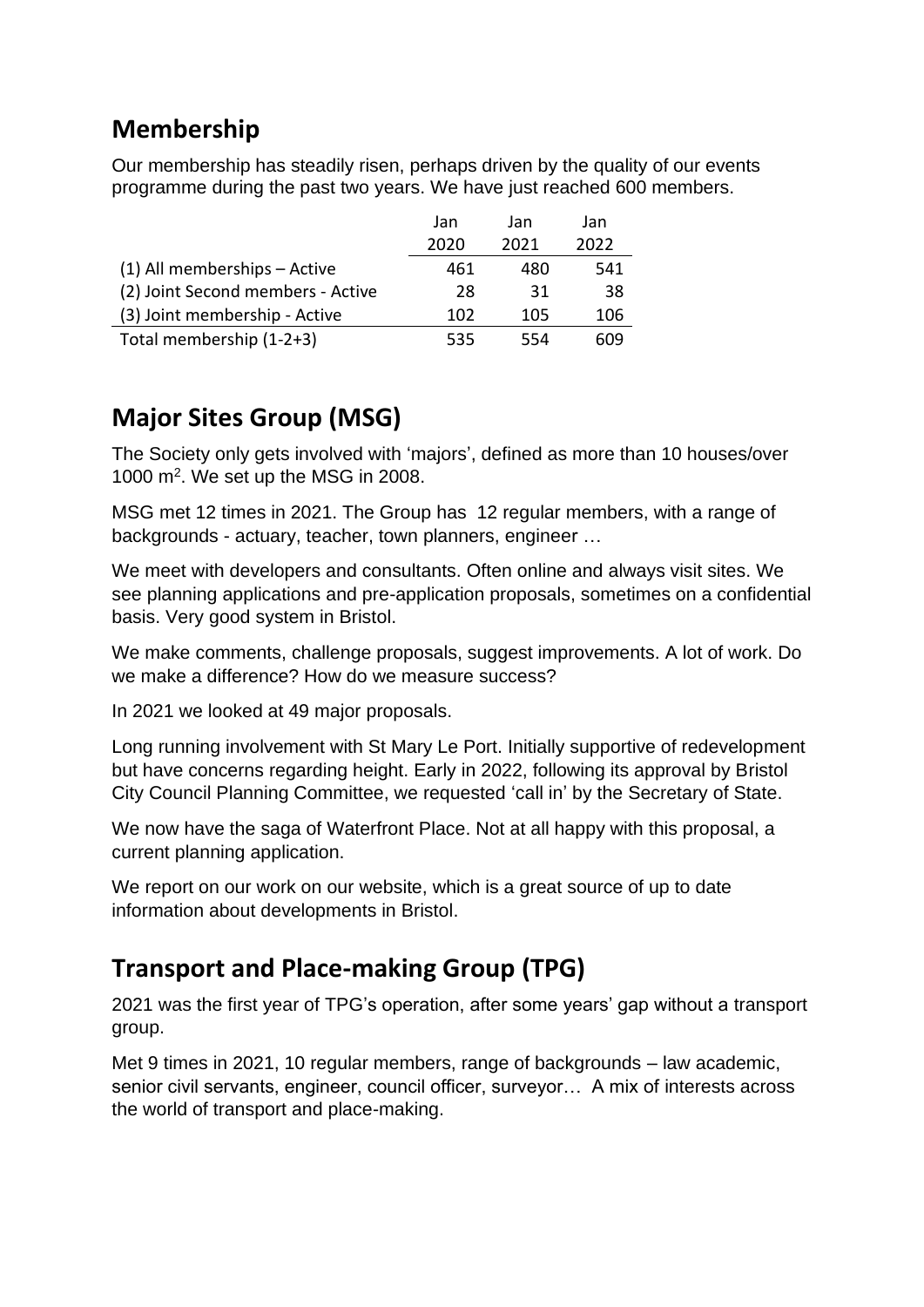We respond to policy and scheme proposals from the Council and the West of England Combined Authority (WECA). In 2021 we looked at 5 proposals.

We keep up with central/local government policies and plans. It has been important, particularly in the first year of the group, to pool the group's knowledge base to help inform its future work.

We report on our work on our website.

### **Ashton Court Mansion**

Long involvement of the Society. Recently held public meetings in 2017 and 2019. Attended 'visioning' sessions with the Prince's Foundation in summer 2021 but no feedback and no update since then. Mansion closed since end 2017. What should we do next?

### **Western Harbour**

We contributed to the latest 'visioning' exercise in 2021, and are involved in the Western Harbour Advisory Group and Cumberland Basin Stakeholder Group.

#### **Events**

A bumper year. The events team delivered 14 talks on zoom; one in-person event (White City). Externally there were 4 visits, to Ashton Court Mansion (twice), its Deer Park and St Michaels. There were two Society events (a summer social at the Observatory and the Design Awards at St George's) and 27 walks (Clifton's Plaques, New Cut, Shirehampton). Also, seven batches of intriguing Bristol-related archive film clips were emailed out to members, and proved popular.

The online talks proved very popular covering a wide range of subjects:

- *Designing for the Arts, Egypt on Avon, Bristol Maps, Underfall Yard, Western Harbour, Bristol Aerospace, 'Brunel's Liner', Trams, 20-minute Neighbourhood,*
- *Local architects: Allford Hall Monaghan Morris, Alec French, Shankari Raj*
- *Current development proposals: Bristol Zoo, Waterside Place, St Mary le Port*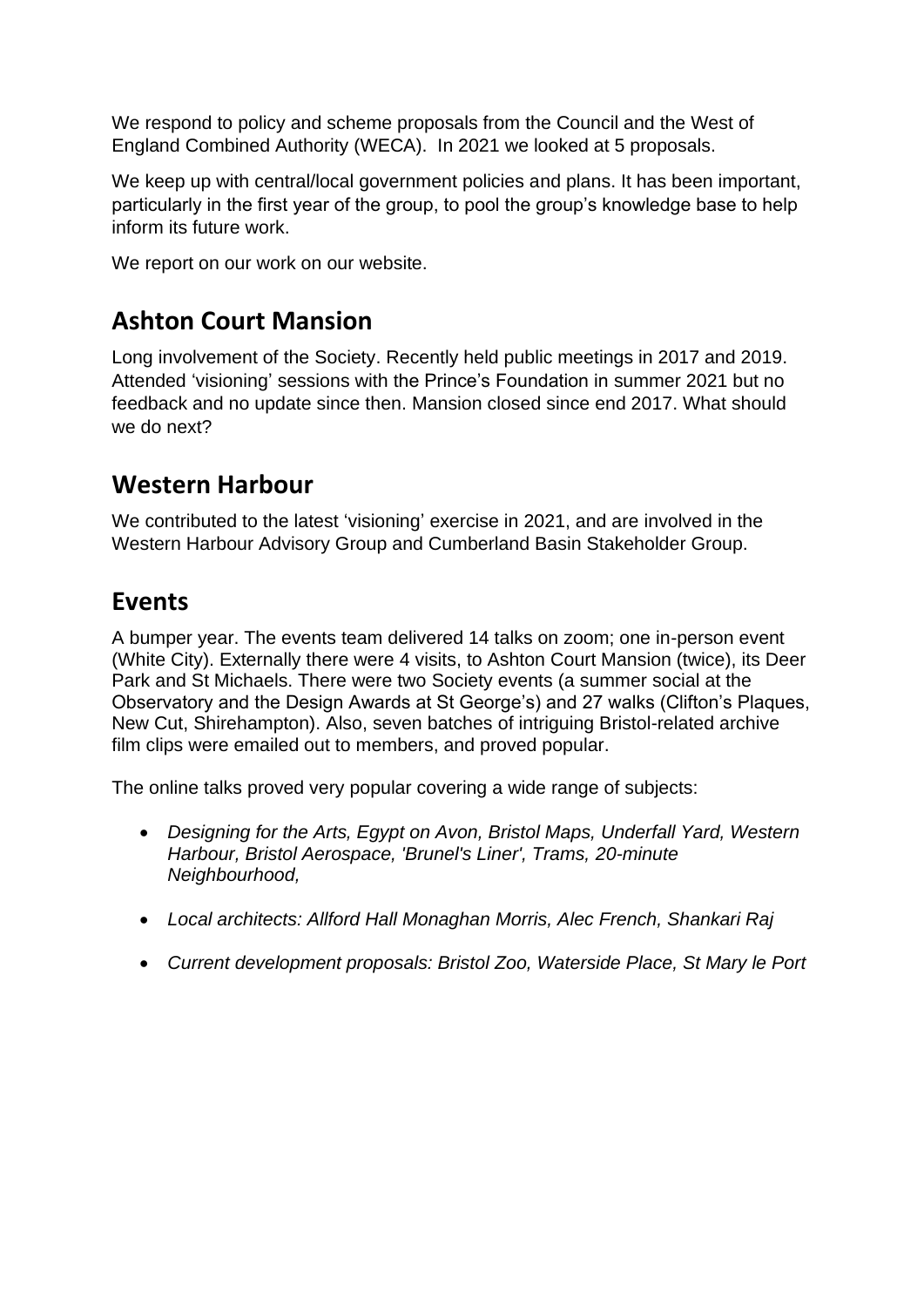#### **Design Awards**

Three awards were made (details are on the website):

#### • **Brandon Yard**

One of the final developments on Bristol's Harbourside, Brandon Yard has repurposed the Grade II listed buildings from the Canon's Marsh Gasworks as well as providing a new block which complements the heritage buildings.

#### • **The Observatory**

The Clifton Observatory is one of the most prominent buildings in Bristol, sitting high on the clifftops of the Avon Gorge next to the Suspension Bridge. From this unique vantage point, the Observatory provides far reaching views of Bristol; now, sensitively restored, it is a welcoming visitor attraction for tourists and locals alike.

#### • **The Vincent**

The Vincent involved the conversion of Queen Victoria House (Redland Hill) and the introduction of two new residential blocks into its grounds to provide independent living retirement homes.

The award panel considered the building to be a well-designed, sensitive architectural addition to the local area of Redland that complemented the restored Queen Victoria House.

### **Blue Plaques**

Mid-way through the year, the Panel increased in size from four to seven members. We facilitated six plaques in the past twelve months; half were instigated in that time, while the processes for the other half had begun two or three years ago. We rejected two applications as being too weak to justify commemoration and we currently have nine applications at various stages of progress.

So, a good result and lots in the pipeline.